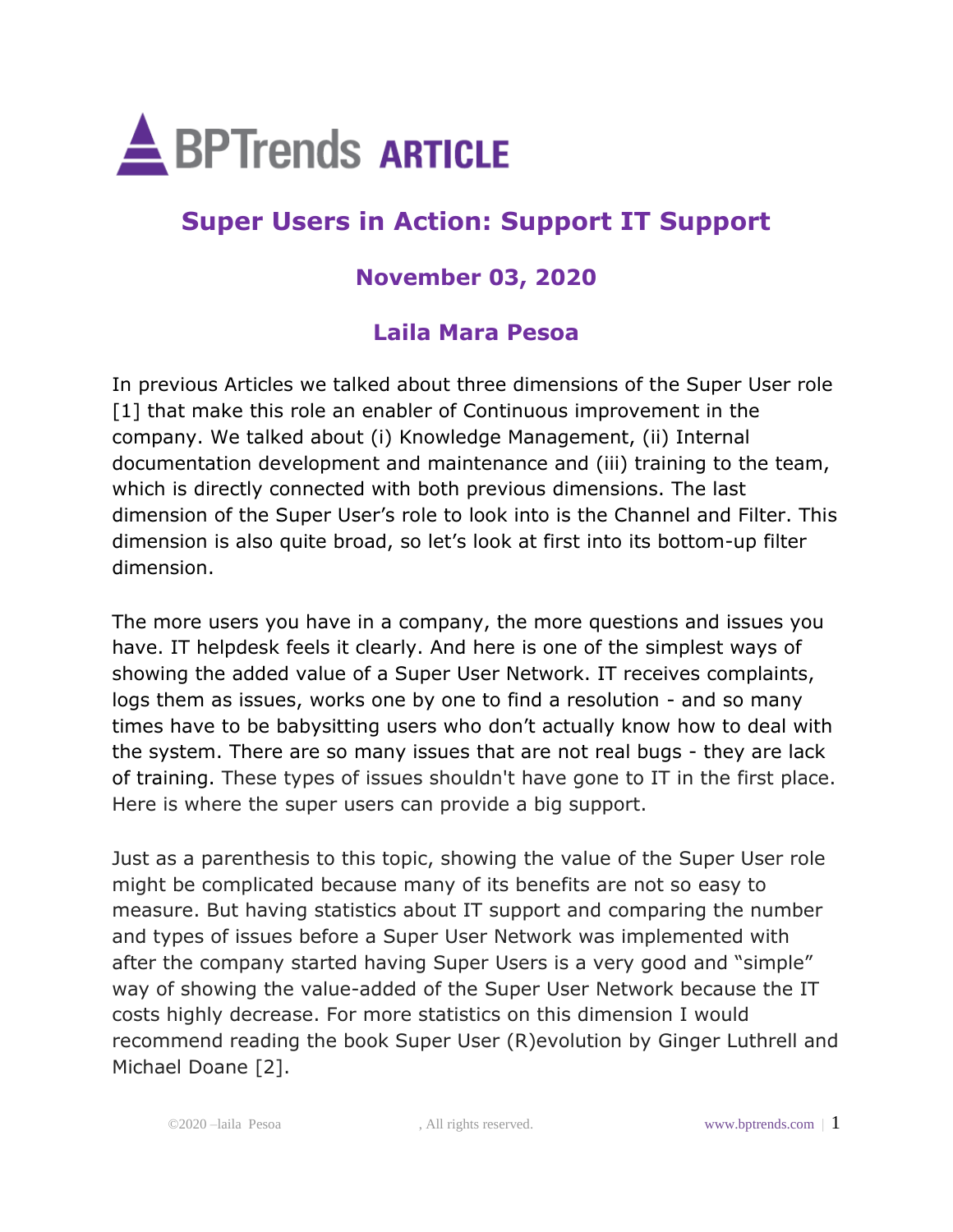Back to the topic, if a department has a Super User, and people are instructed to talk first to the Super User and then he is the one to contact IT, we are creating a first level of filtering that avoids waste of time on the IT side.

Supposing there is a real issue, the Super User makes the issue handling process more fluid. Many users simply don't know how to explain their issue or their needs, and it is easier for someone that is in the same context of the person to understand what he meant by what he wrote. In other cases, the uses can explain the issue but are not good in providing enough information for IT, because they don't even understand what is needed in terms of screenshots, information about the system, which steps were taken, how the system reacted, etc. So the Super User can more appropriately log in the issue and avoid long email chains just to clarify what it is about and gather the appropriate information.

But there are also the issues that are not IT-related. In many cases there is a training issue: the person does not understand well the process or how to use the system. So the complaint about the system might not even be a real complaint, but a need for explanation, and then it all makes sense. Related to that are bugs which are created because people are not inputting data properly or are not following the steps the way they were defined. In this case, apart from logging the issue properly for IT, the Super User will train this person to avoid repeated mistakes.

Another way the Super User is supporting is by gathering similar issues. This is useful for IT, because it is easier to handle an issue if received summarized in one communication than if it comes in 15 different emails saying the same. But gathering the issues is also useful for the Super User himself, because it is a very important input for the training dimension of his role. The Super User is not responsible only for the onboarding training for new employees, but he also should provide refreshment training according to the team's needs. By listening to everybody's questions and issues, he can understand that there are certain concepts that are not clear or some information that should be again explained or explained more deeply. Also the Super User can identify flaws in the process. Maybe there are steps in the process where decisions have to be taken and the rules or the criteria are not clear and this has to be defined with the team and other involved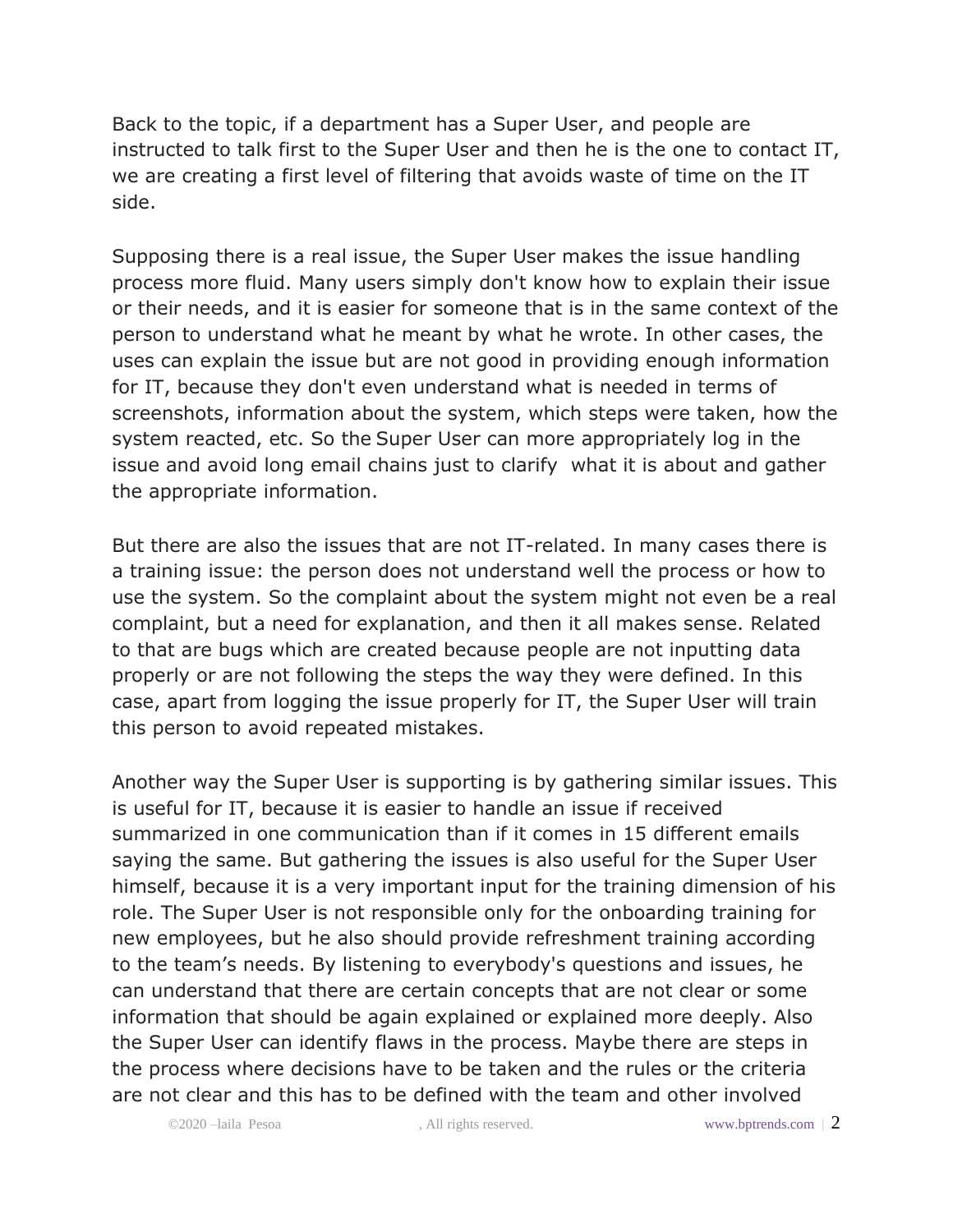parties. Or a certain step is made in the wrong place, and therefore everybody is creating the same type of bug. In this case part of the issue's resolution is to adjust the process to avoid repeated recurrence.

As we can see, the Super User is a very important "filter" that both avoids waste of resources and supports the issue resolution both in a corrective and a preventive way. On the next article, we will see that the Super User is not only filtering issues, but also acting as a channel for ideas to reach the appropriate levels in the organizations, enabling their implementation.

## **Author**

Laila Māra Pesoa (Pessôa) is a process and knowledge management expert with focus on organizational learning and continuous improvement.

Now she is Director of Operations at Ekubirojs (ekubirojs.lv/en) and Process and Knowledge Management consultant at Alpha Leonis Advisors.

Having started as CAPM certified by PMI (Project Management Institute) and graduated in Business Administration in lbmec Business School, Laila developed for her final Bachelor's project the Model BPM 6x5 (BPM 6 by 5: a self-assessment model to measure and develop action plans for the company to grow in Maturity in Business Process Management (BPM)). However, her focus has gone beyond structuring the company's processes. By combining concepts of BPM, Knowledge Management and Project Management, she works to enable the company's growth in Maturity in Business Process Management by developing on people a knowledge-sharing and process-oriented mindset to enable and strengthen a Continuous Improvement culture. Her Master's studies at the University of Latvia in Strategic management & Leadership concluded with a Master thesis proposing the use of Super User role (both process and knowledge specialist) to enable the company's growth in maturity in Business Process Management. Now Laila is an ambassador of the Super User concept, and part of the Leader Board of SunSource (https://www.sunsource.io/), a community dedicated to Super Users and their leaders. This goes hand-inhand with her experience in systems development. In Cabot Corporation, Laila had a key role on the upgrade of the company's ERP system by supporting testing, progress follow-up, quality control of testing evidence and improvement of testing scripts master for all company's process areas. Laila has led projects both in non-governmental associations and companies,